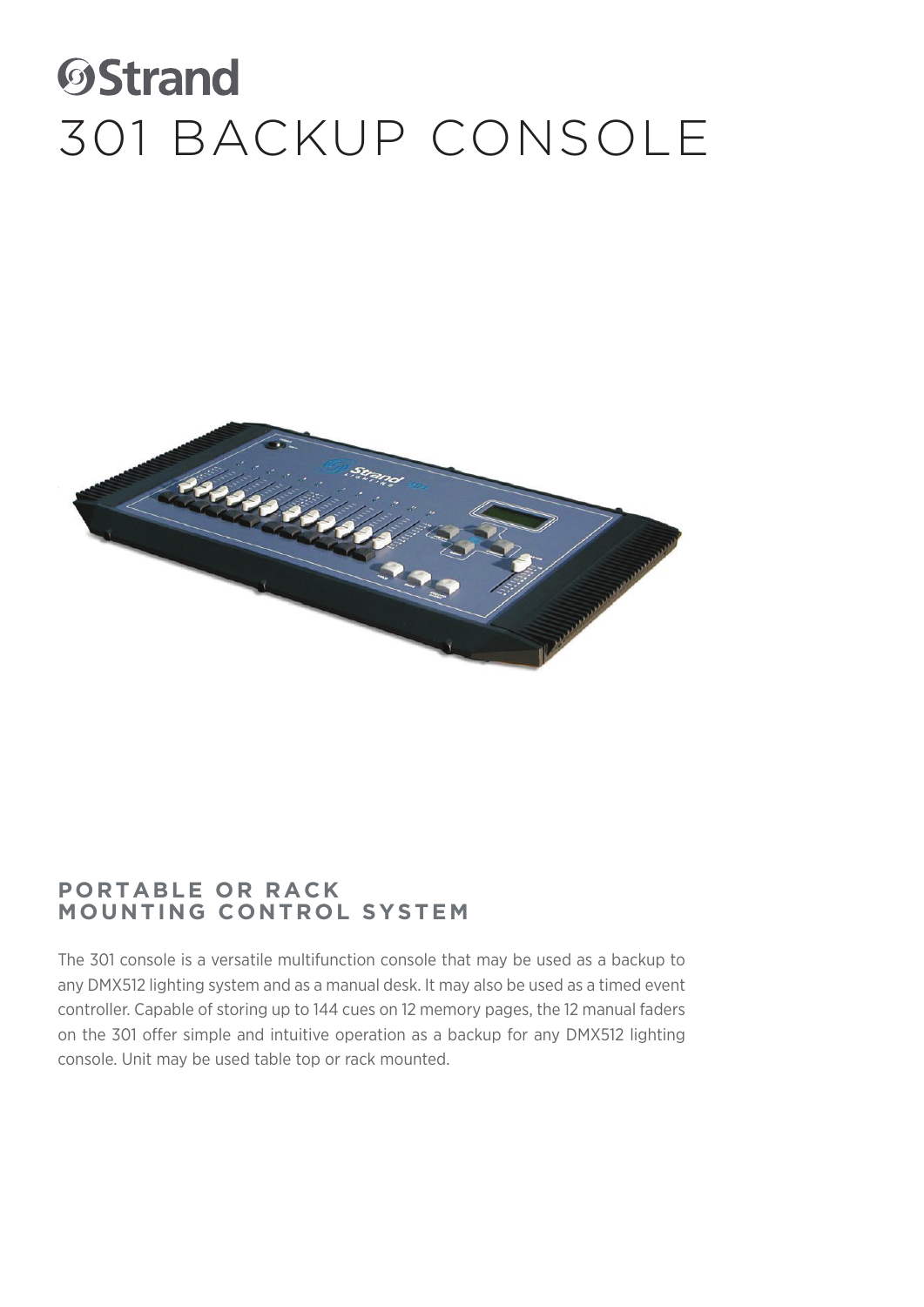# **ØStrand** 301 BACKUP CONSOLE

#### **FEATURES**

- Mutli-function control system may be used as a Backup, Timed Event Controller or Manual Console
- Simple to program and set up
- Backup mode features 12 Pages of 12 Backup looks standard for a total of 144 Backup cues
- Time clock mode with 12 events ideal for Stage
- Manager panel applications
- 12 channel manual control with DMX512 patch
- 12 faders with master and page controls
- LCD display for set up and configuration
- 12 analog inputs
- DMX512 input indicator with audible failure warning
- Automatic DMX512 bypass on system failure
- Designed for table or rack mounting
- International power input cables provided with
- U.S., UK and Schuko connectors